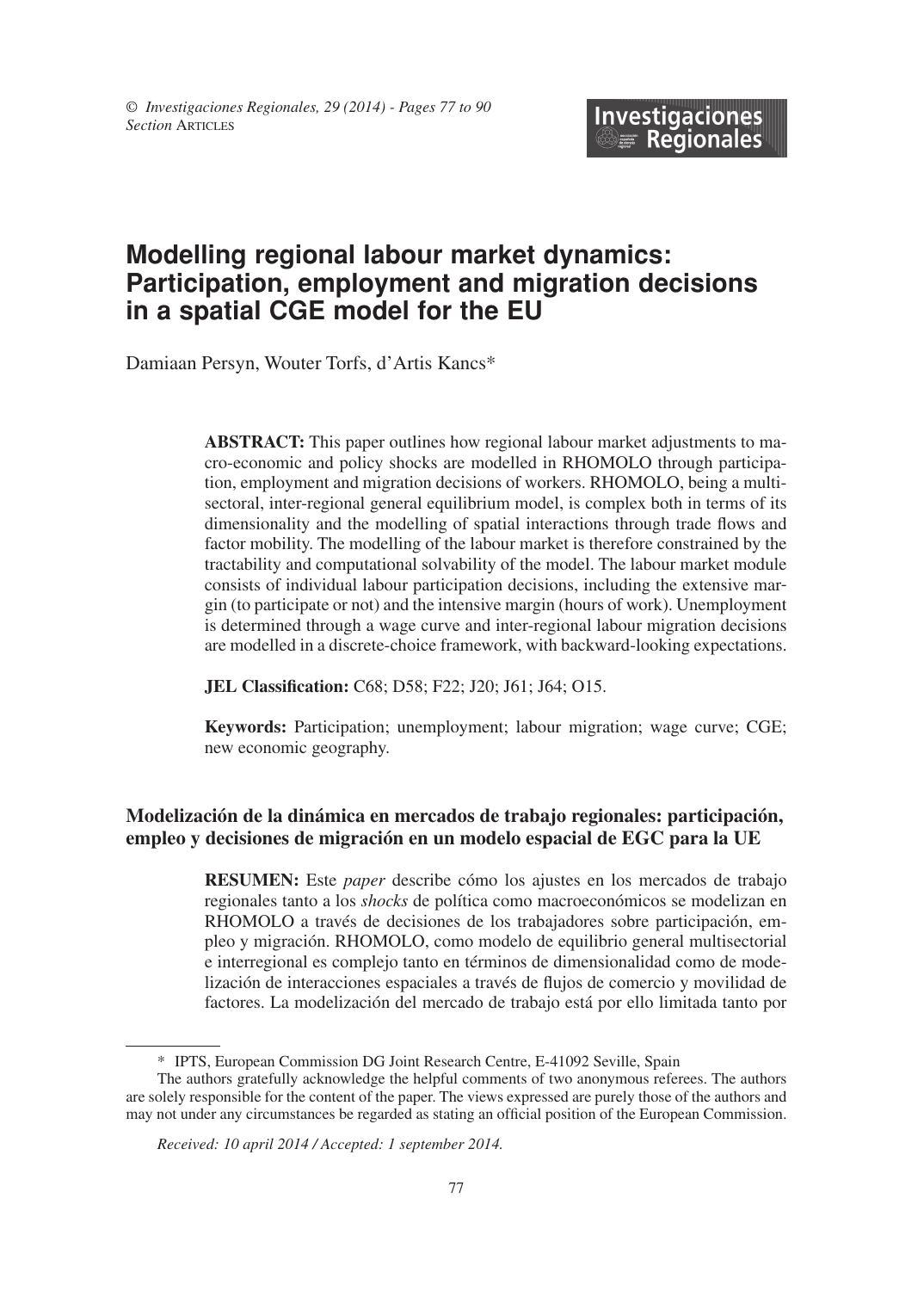la capacidad computacional como por la facilidad para obtener una solución (en forma de expresión matématica, en forma reducida) del modelo. El módulo del mercado de trabajo consiste en decisiones de participación individuales, incluyendo el margen extensivo (participar o no) y el margen intensivo (horas de trabajo). El desempleo se determina a través de la curva de salarios y las decisiones de migración interregional se modelizan en un esquema de elección discreta basado en expectativas pasadas.

**Clasificación JEL:** C68; D58; F22; J20; J61; J64; O15.

**Palabras clave:** participación; desempleo; migración laboral; curva de salarios; CGE; nueva geografía económica.

# **1. Introduction**

dynamic spatial general equilibrium model RHOMOLO<sup>1</sup>. It is crucial to account for Labour markets serve as an important adjustment channel to macro-economic shocks, such as regional integration and economic crises. Changes in regional employment can be accommodated in a model through changes in labour force participation, changes in unemployment, or labour migration. The present paper describes the modelling approach of regional labour markets taken in the newly developed all three adjustment channels of regional labour markets in the modelling framework, as there exist important interactions between them. Failing to model them simultaneously may result in suboptimal policy recommendations (Boeters and Savard, 2012). Therefore, in RHOMOLO, the labour market equilibrium is determined by firms' labour demand, the participation decision of representative households, a wage curve relating wages to unemployment and inter-regional labour migration.

Inclusion of households' participation decisions is desirable, as the empirical evidence has shown that in the EU changes in regional employment opportunities are predominantly absorbed through changes in participation decisions by individuals, rather than migration or changes in unemployment (Decressin and Fatás, 1995). In addition, it is important to distinguish between the intensive and extensive margin of participation. If the change in participation occurs at the intensive margin, workers simply adjust their number of hours worked and unemployment remains unaffected. For given levels of employment however, participation decisions at the extensive margin do alter unemployment. In RHOMOLO the participation decision is modelled both at the intensive and the extensive margin and closely follows the approach by Boeters and van Leeuwen (2010), describing the labour market in WORLDSCAN, a CGE model developed and used by the Dutch Central Planning bureau (CPB).

The empirical evidence suggests that unemployment is not driven by excess labour supply. In contrast, regions and countries with high employment rates have low

<sup>&</sup>lt;sup>1</sup> For a detailed description of the RHOMOLO model, see Brandsma *et al.* (2013), published in this issue of *Investigaciones Regionales*.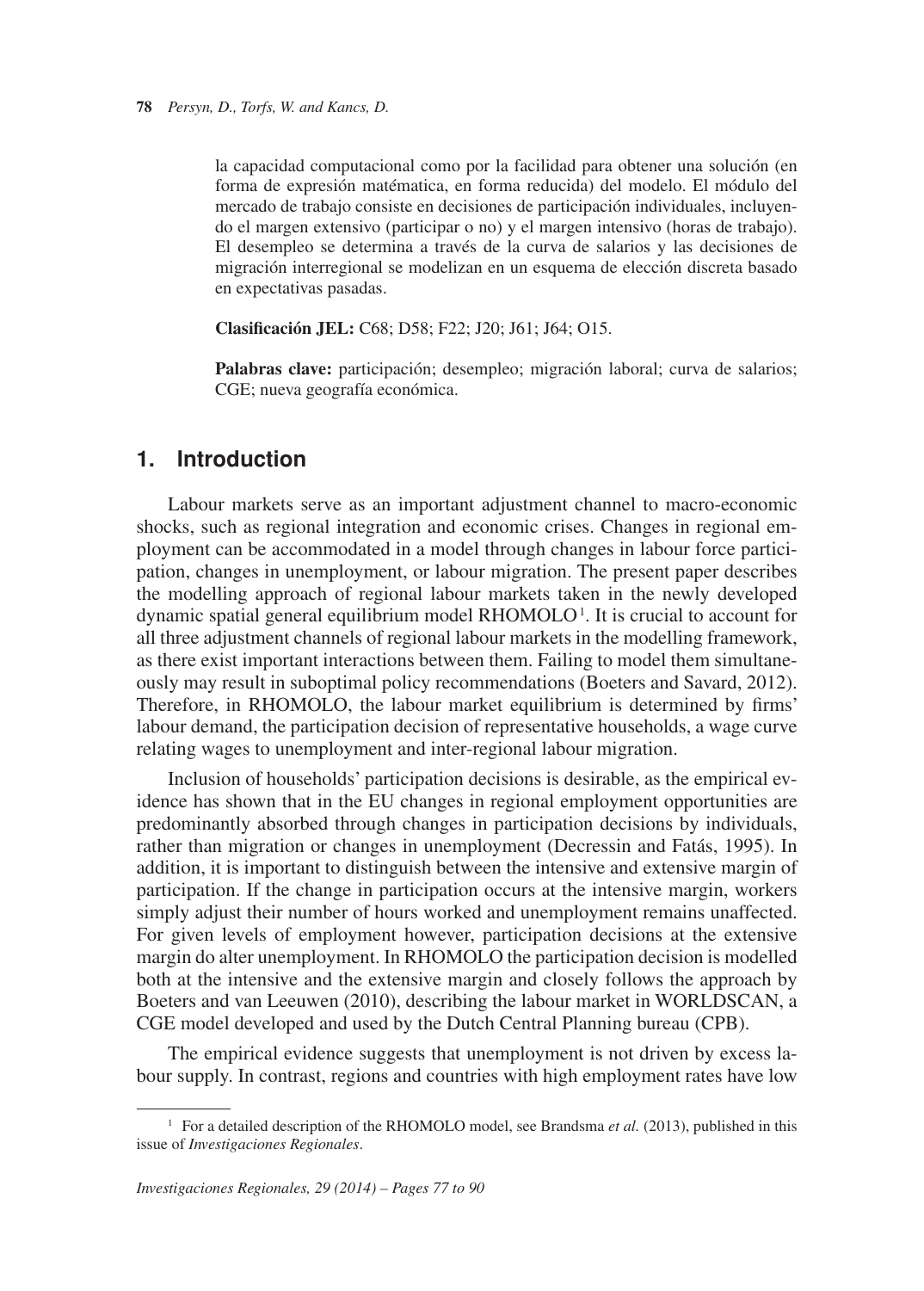unemployment rates, and there is limited job creation in regions and countries with high unemployment rates, rather than large differences in labour supply. This implies that labour market imperfections must be accounted for, in order to explain the prevalance of unemployment. The modelling of unemployment in RHOMOLO follows Blanchflower (1994) and adopts the wage curve approach —an empirical regularity describing the negative relation between wages and unemployment. This approach allows us to pragmatically introduce unemployment, while avoiding strong assumptions on the underlying labour market imperfections causing it.

Although the importance of international migration as an adjustment channel is only of limited importance in the EU, inter-regional labour migration flows do mitigate demand shocks to a significant extent (Blanchard and Katz, 1992; Decressin and Fatás, 1995; European Commission, 2012), especially over longer time periods. Consequently, interregional migration is also modelled in RHOMOLO. The migration decision of households in RHOMOLO is based on a comparison of expected regional income differences. All parameters governing the elasticity of the migration decision are estimated empirically.

The remainder of the paper is structured as follows. Section 2 introduces the participation decisions of workers, Section 3 describes the wage curve and estimates country-specific wage curve elasticities, and Section 4 details the modelling of inter-regional labour migration in RHOMOLO and the estimation procedure applied to uncover the elasticities determining inter-regional labour migration flows.

### **2. Labour market participation**

The approach taken in modelling participation in RHOMOLO is based on Boeters and van Leeuwen (2010). We introduce participation decisions both at the intensive and extensive margins.

#### **2.1. Modelling participation: intensive margin**

The representative individual divides her total available time *T* between leisure, *F*, and hours worked, *H*. As working increases the available income for consumption, the individual faces a trade-off between consumption and leisure in utility when optimising the following CES utility function:

$$
V_e = \left[\theta_c \left(\frac{C}{C}\right)^{\frac{\gamma-1}{\gamma}} + (1-\theta_c) \left(\frac{F}{F}\right)^{\frac{\gamma-1}{\gamma}}\right]^{\frac{\gamma}{\gamma-1}}
$$
(1)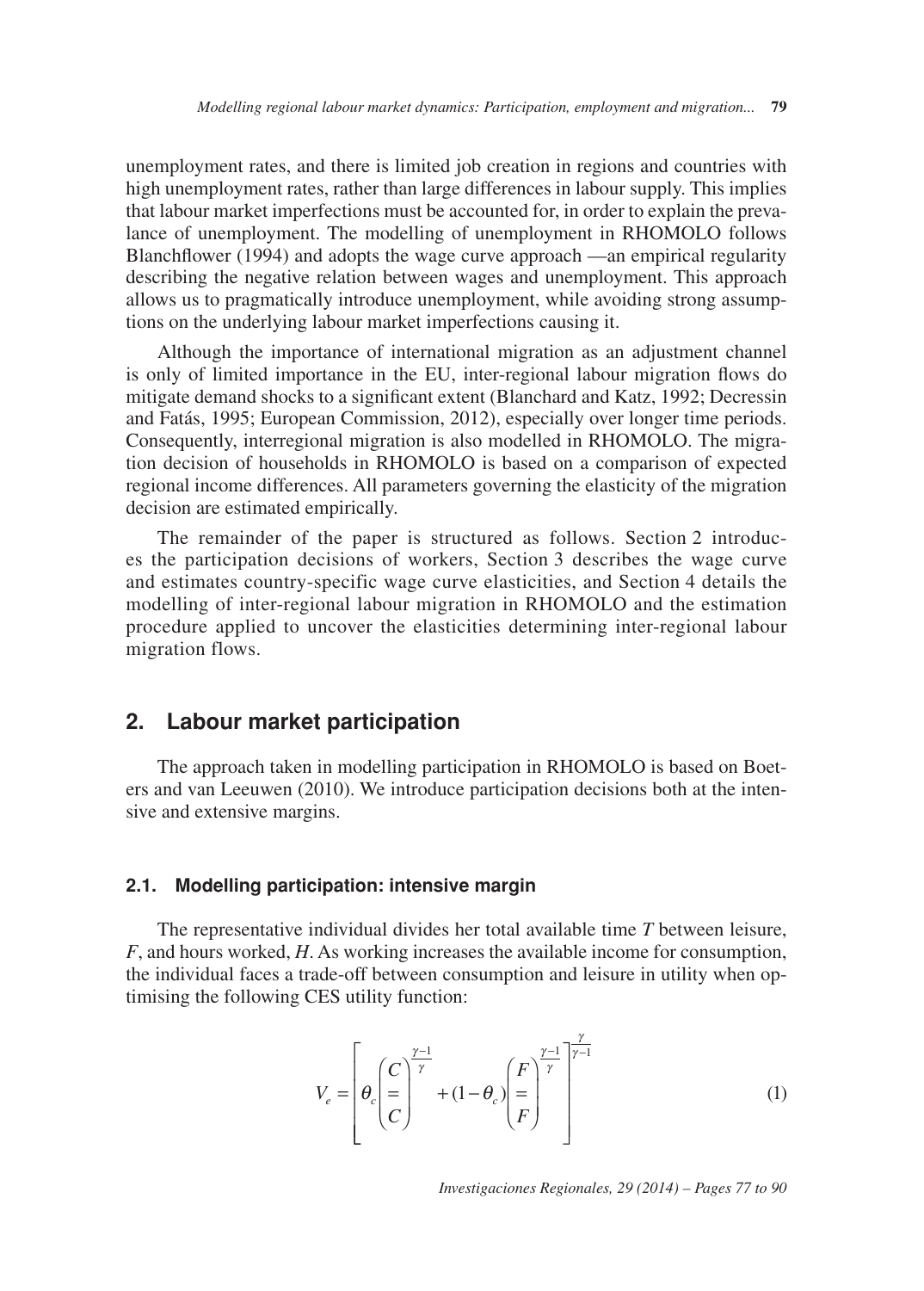**80** *Persyn, D., Torfs, W. and Kancs, D.*

Bars above variables denote the observed benchmark values. We use the «calibrated share form» notation of Böhringer *et al.* (2003) to facilitate the practical implementation and calibration of the model additions in GAMS. The only parameter that requires calibration then is  $\theta_c$ , which is the value share of consumption, at its benchmark point. Write  $p_c$  for the price of the consumption good *C*. The price of leisure *F* corresponds to its opportunity cost, the wage *w*. Write  $p_c$  for the expenditure required to obtain a unit of utility. Given the CES form of utility, the price of utility is a CES price index of  $w$  and  $p_c$ :

$$
p_{\nu} = \left[\theta_c(p_c)^{\frac{1-\gamma}{\gamma}} + (1-\theta_c) \left(\frac{w(1-t_m)}{\overline{w}(1-t_m)}\right)^{\frac{1-\gamma}{\gamma}}\right]^{\frac{1}{1-\gamma}}
$$
(2)

where  $t_m$  is the marginal tax rate on labour.

Consider the extended income  $Y_D$  which equals total income plus the initially consumed amount of leisure when valued at the benchmark wage, such that  $Y_D = w(H(1-t_\alpha) + (T-H)(1-t_m))$ . The level of obtainable utility in the benchmark equals  $V_e = \frac{Y_d}{p_v}$ . The optimal demand of consumption and leisure relative to their baseline value are given equations (3) and (4).

$$
\frac{C}{C} = V_e \left(\frac{p_v}{p_c}\right)^{\gamma}
$$
\n(3)

$$
\frac{F}{F} = p_e \left( \frac{\overline{w}(1 - \overline{t_m})}{w(1 - t_m)} \right)^{\gamma}
$$
\n(4)

A shift in the budget constraint increases the obtainable level of utility  $V_e$  and shifts the demand functions. The number of hours of work supplied then can be readily calculated from the demand of leisure as *H* = *T* − *F*.

In order to set the elasticity of substitution between leisure and consumption  $\gamma$ , we make us of the fact that under appropriate assumptions<sup>2</sup>  $\gamma = 1 - \frac{\eta_{Lw}}{g}$ , with  $\eta_{Lw}$  the  $\eta_{LY}$ wage elasticity of the hours of work supplied, and  $\eta_{LW}$  the income elasticity of the hours of work supplied. The values for these elasticities are set at and  $\eta_{LY} = -0.1$  and  $\eta_{wY}$  = -0.1, which results in  $\gamma$  = 2. Furthermore, under the appropriate assumption,

<sup>&</sup>lt;sup>2</sup> See (Boeters and van Leeuwen, 2010) for an elaborate discussion on the assumption underlying this result. A detailed exposition of the complete build up of all elements of the model is beyond the scope of this paper. We restrict ourselves to the intuiting of the mechanisms driving the most important results.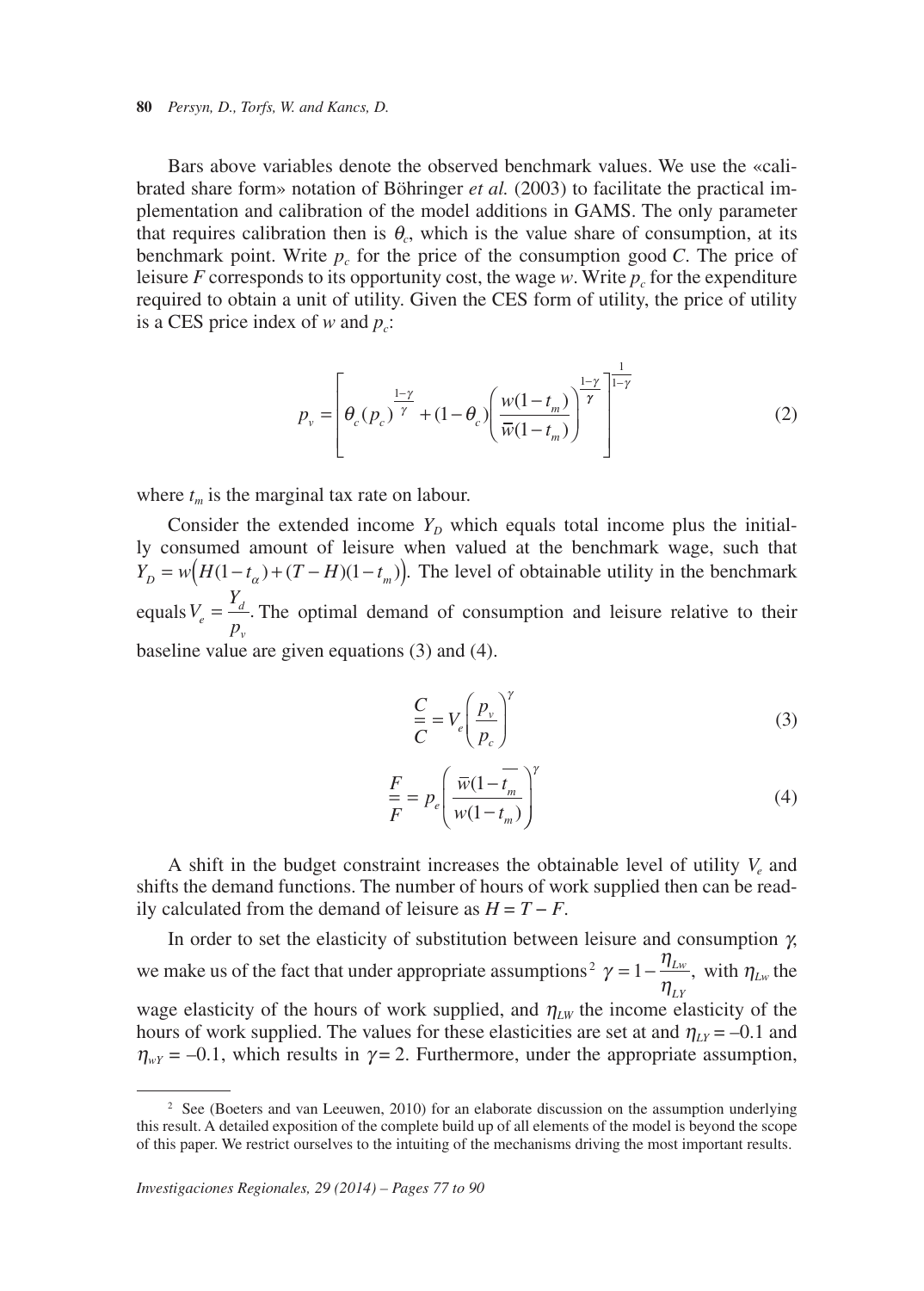an income elasticity of labour,  $\eta_{LY} = -0.1$  implies  $T/H = 1.1$  (see (Boeters and van Leeuwen, 2010). Future work will consider setting the parameter values according to recent empirical work on these elasticities, such as Bargain *et al.* (2014).

#### **2.2. Modelling participation: extensive margin**

Next, we introduce labour supply decisions along the extensive margin. Our aim is to determine the number *N* of labour market participants.

Following Boeters and van Leeuwen (2010) we model the combined labour supply decision (intensive and extensive) as a two-step procedure, which is solved backwards by the individuals. Individuals first determining their optimal number of hours worked, assuming a positive participation decision. The expected utility of supplying labour  $V_l$  then is compared to a fixed (and individual specific) cost of working,  $V_0$  to determine whether to participate or not. This fixed cost of working,  $V_0$ , is assumed to be uniformly distributed across individuals.

In the presence of involuntary unemployment (see Section 3), the assignment of labour market participants between the employed and unemployment is assumed to be random (the individuals are assumed to be identical apart from their idiosyncratic cost of participation  $V_0$ ). The unemployment rate,  $u$ , is assumed to be exogenous from the perspective of the individual,  $V<sub>u</sub>$  is the utility of an unemployed individual (see below), and  $V_e$  is the utility of an employed individual shown above in equation 1. The  $e_1x$  pected utility of supplying labour for every individual therefore is given by:

$$
\overline{V}_l = (1 - u)\overline{V}_e + uV_u,\tag{5}
$$

where the utility of an unemployed individual is given by:

$$
V_u = \left[ \theta_c \left( \frac{C_u}{\overline{C}} \right)^{\frac{\gamma - 1}{\gamma}} + (1 - \theta_c) \left( \frac{T - \delta \overline{L}}{\overline{F}} \right)^{\frac{\gamma - 1}{\gamma}} \right]^{\frac{\gamma}{\gamma - 1}} \tag{6}
$$

with  $C_u \equiv r w L(1 - t_o)$  the consumption level of the unemployed with a replacement income determined by the replacement rate *r*. It is assumed that the unemployed can enjoy only a share  $\delta$  of the total available time *T* in the form of leisure (due to, for example, time spent searching for jobs). The utility level of the unemployed contains no decision variables and hence is fully determined by model parameters.

Writing  $h$  for the value of the density function of  $V_0$ 's, the number of labour market participants then can be calculated as

$$
N = \overline{N} + h(U_l - \overline{U}_l)
$$
\n<sup>(7)</sup>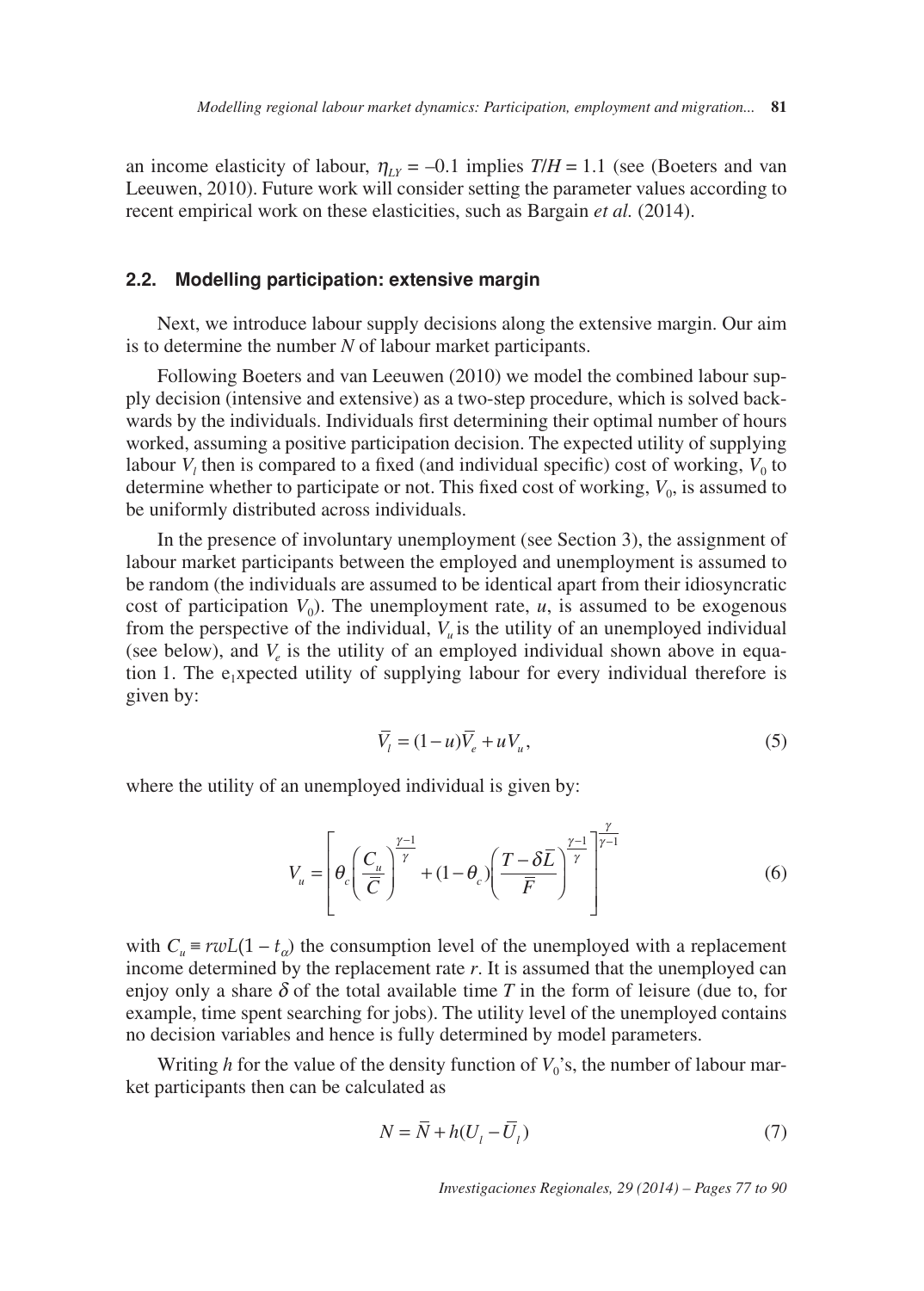**82** *Persyn, D., Torfs, W. and Kancs, D.*

Assuming the  $U_l$  remains within the upper and lower limit of this distribution, the change in the number of participants *N* in function of wage increases will be higher for a high value of *h*, the case where individuals have rather similar values of  $V_0$ . The value of *h* therefore determines the elasticity of labour supply at the extensive margin.

More formally, the elasticity of labour supply at the extensive margin which is implied by a specific value for *h* equals

$$
\eta_{Nw} \equiv \frac{\partial \log N}{\partial \log w} = \frac{\partial \log N}{\partial \log V_i} \frac{\partial \log V_i}{\partial \log w} = h \frac{V_i}{N} \frac{\partial \log V_i}{\partial \log w} = h \frac{(1-u)V_e}{N} \frac{wL(1-t_m)}{Y_D}.
$$

Note that the value of the elasticity does not only depend on *h* but also on *N* and other variables, and therefore is endogenous. We follow Boeters and van Leeuwen (2010) and fix *h* at the value which correponds to  $\eta_{Nw} = 0.2$  at the benchmark level of  $N = N$ . In the simulations, will vary depending on the value of *N*.

Alternatively, the participation module could be calibrated using country-specific econometric elasticity estimatesy. Some recent empirical estimates are available from Bargain *et al.* (2014).

## **3. Unemployment**

#### **3.1. Conceptual framework of a wage curve**

Following Blanchflower (1994), unemployment in RHOMOLO is modelled by means of a wage curve. The fundamental empirical regularity of the wage curve —a negative relationship between the local unemployment to local real wages— can be derived from a number of micro-founded theoretical models (Card, 1995): the implicit contract model, where the local presence of valued amenities compensate for lower wages and higher unemployment; the efficiency wage model, where employers need to be paid a premium to prevent them from shirking on the job and the negative relation arises because the no-shirking premium is lower in times of high unemployment (because the penalty of getting caught shirking increases); and finally, the union bargaining model, where increasing unemployment leads to a worsening of the workers' outside option, reducing their wage demands during negotiations with employers.

Figure 1 illustrates the equilibrium on the labour market in the presence of a wage curve. Take for example a unionised regional labour market, where unions bargain a higher wage during negotiations with employers, albeit at the cost of decreased job creation. The negotiations drive a wedge between the competitive wage level (A) and the bargained wage (B), leading to equilibrium unemployment, a desirable future for a spatial equilibrium model.

Now consider the effect of a regional labour demand shock: in a perfectly competitive labour market with an inelastic labour supply, such a shock would solely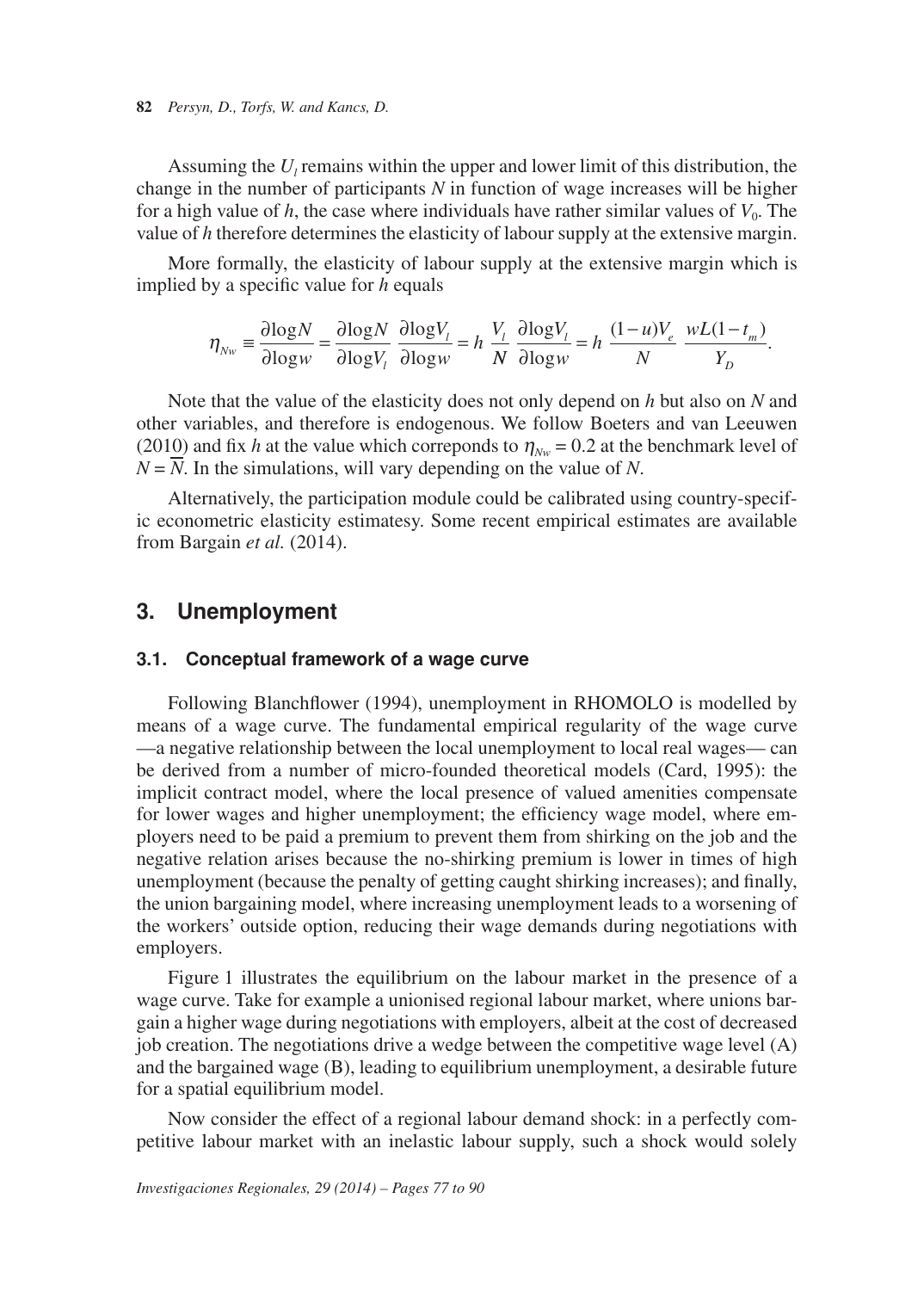**Figure 1.** The local labour market equilibrium in the presence of a wage curve and an illustration of the effect of a labour demand shock on wages and (un)employment



affect the wage level and leave employment unaltered at the full-employment level. A wage curve ensures that a labour demand shock is translated into an increase in both employment (decrease in unemployment) as well as the wage level  $(A\rightarrow B)$ . Because in the RHOMOLO economy people can migrate between regions, this is not the end of the story. How migration mitigates the initial local wage increase in the change in the unemployment rate is illustrated in section 4.

A key parameter determining the effect of shocks on regional unemployment is the wage curve elasticity. In the current version of RHOMOLO, the slope of all regional wages curves is assumed to be equal to  $-0.1$ , a commonly recurring value in the empirical literature (Card, 1995; Blanchflower and Oswald, 1995; Janssens and Konings, 1998; Fagan *et al.*, 2005). Since reported estimates in the empirical literature vary considerably, future research will aim to provide country specific estimates of the wage curve elasticity. Our approach will be based on Baas *et al.* (2007) and Jimeno and Bentolila (1998). The pragmatic approach of using a reduced-form wage curve allows us to avoid explicitly modelling the exact mechanisms generating unemployment and thus circumvent making strong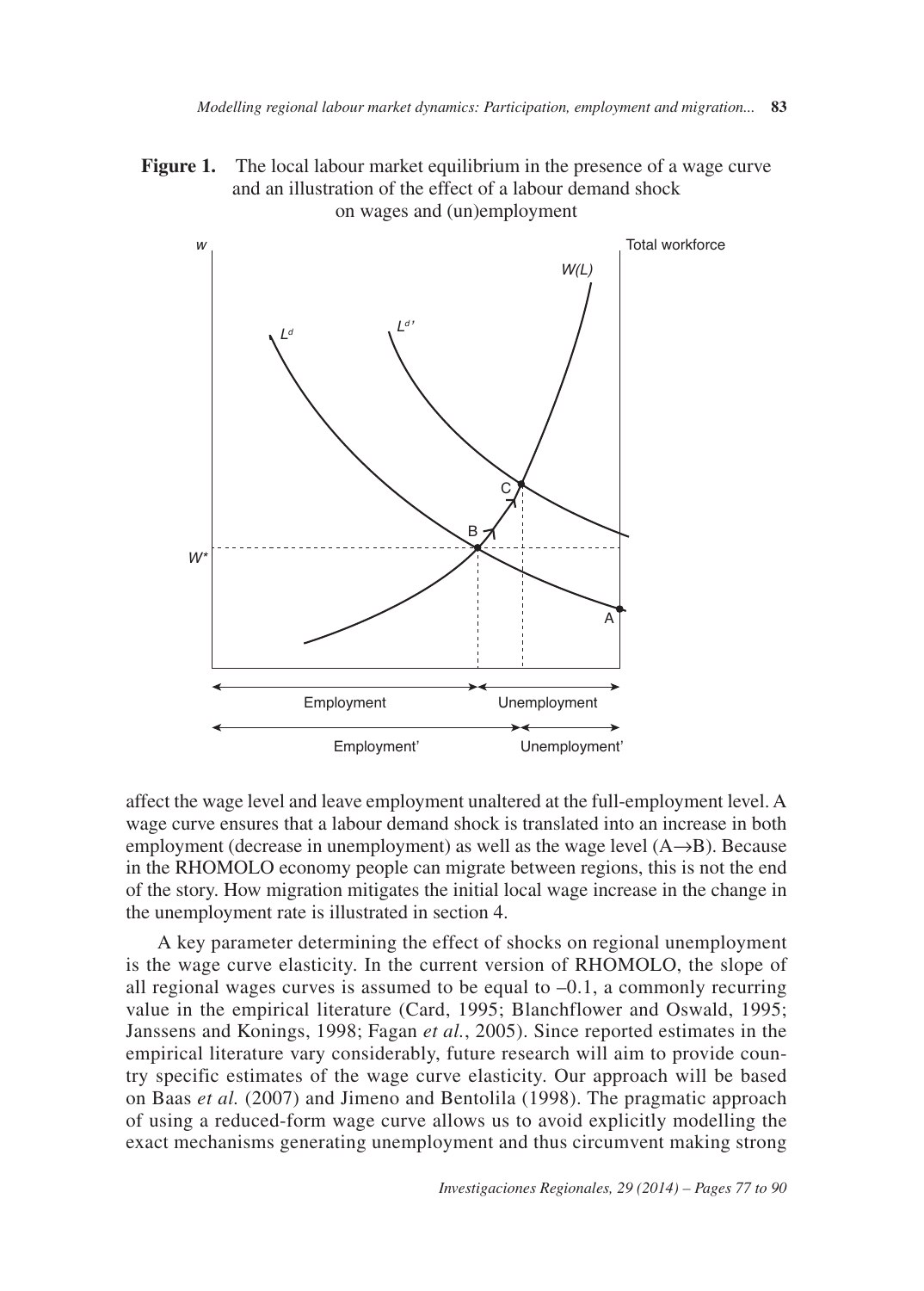assumptions about parameters driving those models, which are often unobservable. Introducing national variation in the slope of the wage curves, allows the model to capture fundamental differences between countries' labour market institutions. With a more structural approach, this would be difficult to achieve as calibrating such modelling frameworks would place heavy demands on the data requirements.

## **4. Labour migration**

#### **4.1. A discrete choice model of labour migration**

The equilibrating effect of migration flows in RHOMOLO is illustrated in Figure 2. Keeping everything else constant, the initial labour demand shock, il lustrated in Figure 1, triggers in-migration which causes both wages and unemployment rates to return back to their pre-shock level  $(B\rightarrow C)$ . It is important to keep in mind that in a general equilibrium model, as in reality, everything else is not fixed. Firms will be exiting or entering the region which results in additional labour demand shifts and other regions will be affected through trade-links or knowledge spillovers, preventing complete equalisation of regional labour market outcomes.

The modelling of migration in RHOMOLO follows the approach of Sorensen *et al.* (2007) and Grogger and Hanson (2011) and is described in detail in Brandsma *et al.* (2013). It starts from the individual migration decision, where worker *k* from origin region  $o$ , maximises indirect utility,  $V_{tor}$ , across all possible destinations  $r$ . Destination *d* will be chosen if

$$
V_{kod} > V_{kor} \ \forall \ r, \qquad V_{kod} = Z_{od} \beta + \xi_{od} + e_{kod}.
$$

The indirect utility of  $V_{kod}$  worker *k* migrating from origin region  $o$  to destination region *d* is determined by characteristics  $V_{od}$  of regions *o* and *d*. These characteristics are pair specific and contain for example bilateral distance. Term  $Z_{od}\beta$  represents the utility that workers  $k$  associates with these characteristics, so that  $\beta$  is a vector of marginal utilities. Error term ξ*od* represents unobserved location characteristics. *Zod*β and ξ*od* assign the same utility level to all workers in *o* considering migration to *d*. The idiosyncratic error term *ekod* varies across both workers and regions and accounts for the fact that not all workers from the same region choose the same destination. The probability that location *d* is chosen by individual *k* from region *o* then equals:

$$
Pr(V_{kod} > V_{kor}) \qquad \qquad \forall d \neq r
$$

$$
Pr(e_{kod} - e_{kor} > Z_{or} \beta - Z_{od} \beta + \xi_{or} - \xi_{od}) \qquad \forall d \neq r.
$$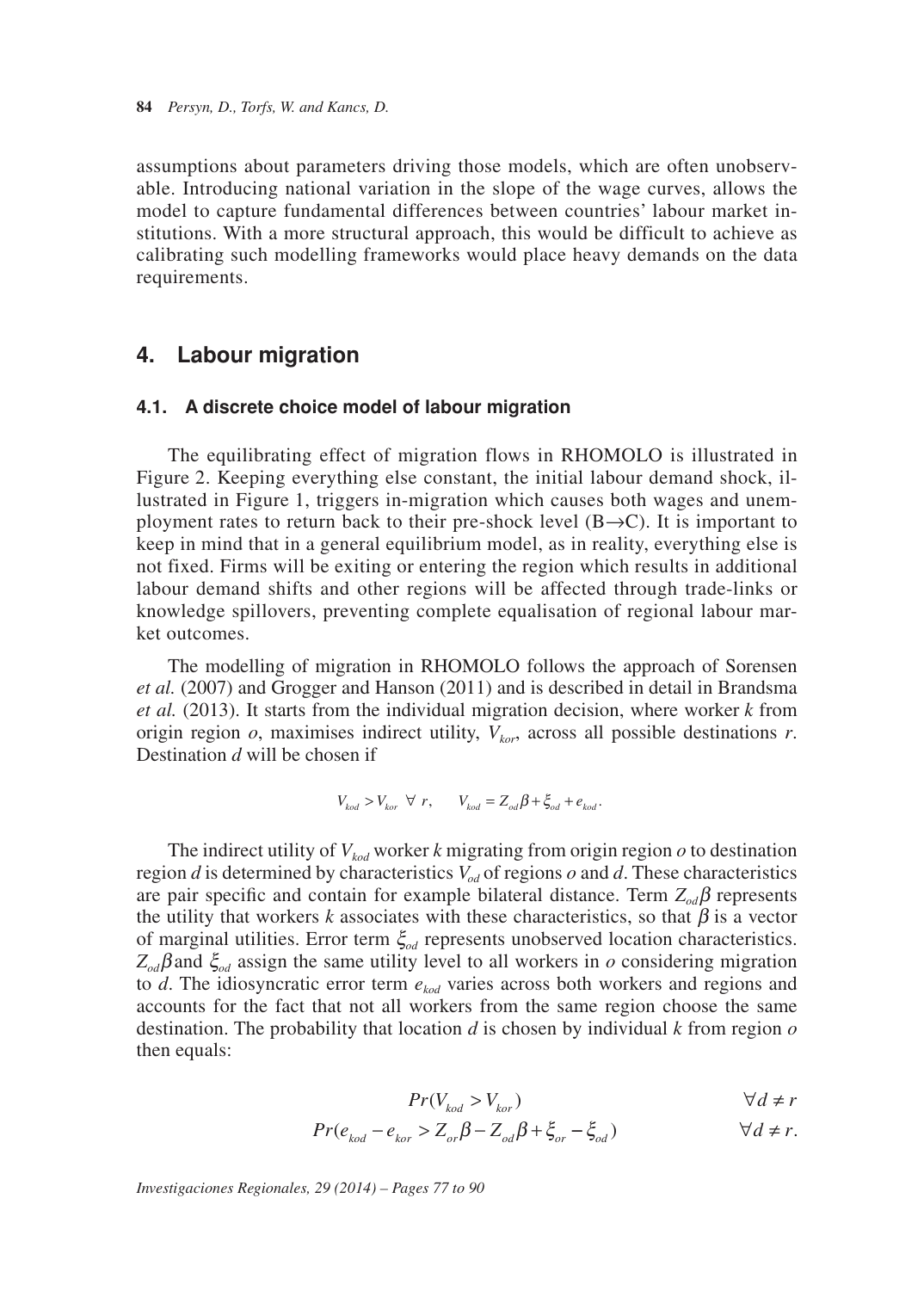**Figure 2.** An illustration of a single shift in labour demand  $(A \rightarrow B)$ , and subsequent in-migration (B→C) on regional wages, employment and unemployment in a *partial equilibrium* setup. The shift only has a temporary effect on the local wage level and unemployment rate, but a permanent effect on the size of the local labour force.



Now assume that the idiosyncratic error term follows an i.i.d. extreme value distribution. McFadden (1973) shows this yields the following probability for a worker *k* from *o* to migrate to *d*:

$$
Pr(M_{kod} = 1) = \frac{\exp(Z_{od}\beta + \xi_{od})}{\sum_{d=1}^{R} \exp(Z_{od}\beta + \xi_{od})}.
$$
 (8)

Berry (1994) in turn shows that probability (8) of migrating from *o* to *d* coincides with the share of workers from *o* migrating to *d*. Following Sorensen *et al.* (2007), we therefore write the share of migrants from *o* to *d* as:

$$
S_{od} = Pr(M_{kod} = 1) = \frac{\exp(Z_{od}\beta + \xi_{od})}{\sum_{d=1}^{R} \exp(Z_{od}\beta + \xi_{od})}.
$$
 (9)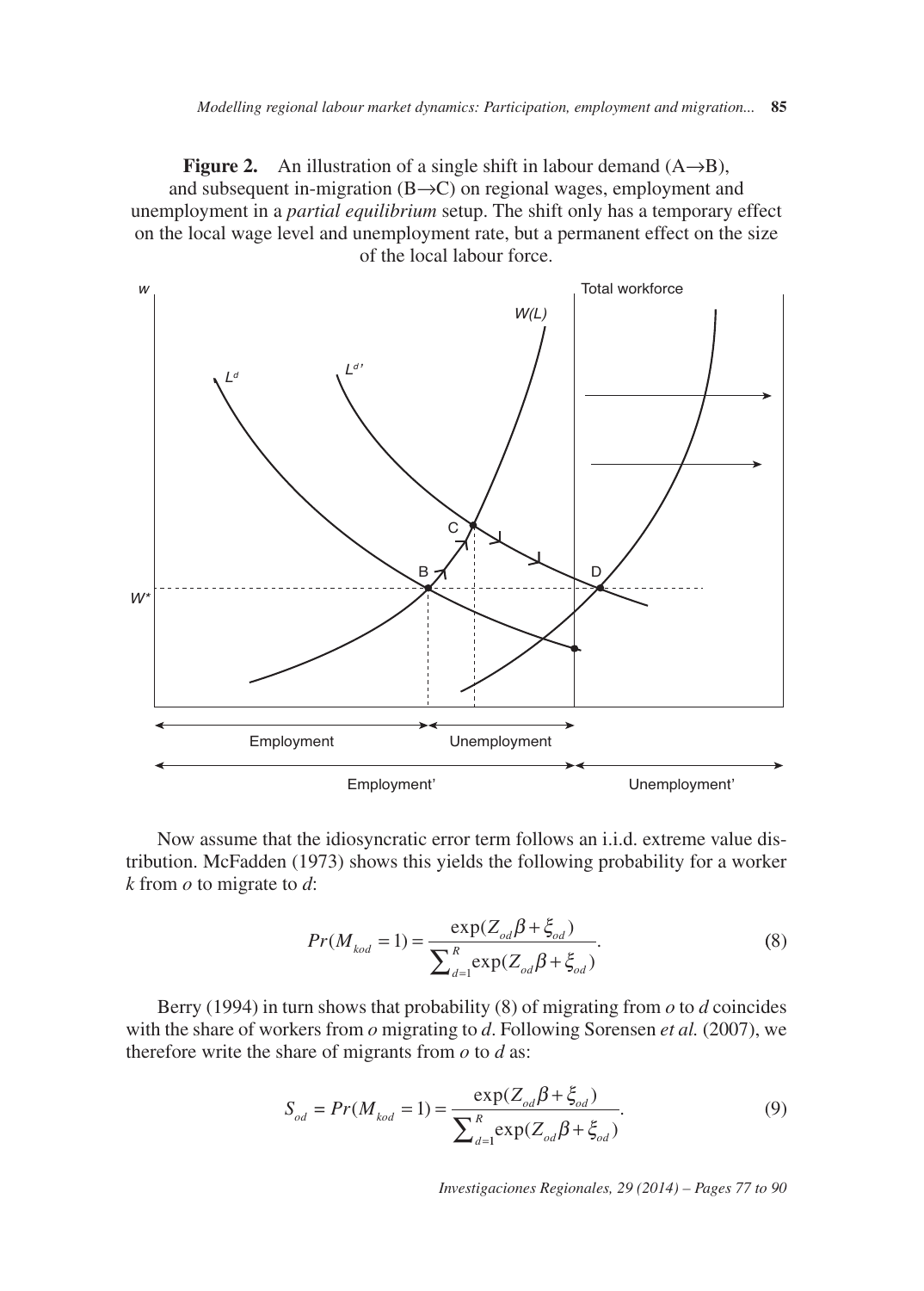and the share of stayers in region *o* as:

$$
S_{oo} = Pr(M_{koo} = 1) = \frac{\exp(Z_{oo}\beta + \xi_{oo})}{\sum_{d=1}^{R} \exp(Z_{od}\beta + \xi_{od})}.
$$
 (10)

Dividing equation (9) by (10) and applying a logarithmic transformation yields a simple econometrically estimable migration equation:

$$
Ln\left(\frac{s_{od}}{s_{oo}}\right) = \ln\left(\frac{\exp(Z_{od}\beta + \xi_{od})}{\exp(Z_{oo}\beta + \xi_{oo})}\right) = Z_{od}\beta - Z_{oo}\beta + \xi_{od} - \xi_{oo}
$$
(11)

Next, we allow  $e_{kod}$  the to be correlated within countries, while maintaining the i.i.d. assumption between countries. Using the same index *c* for countries (nests) and for the country of destination, the estimable migration equation can then be written as:

$$
Ln\left(\frac{s_{od}}{s_{oo}}\right) = (Z_{od} - Z_{oo})\beta + \sigma ln(s_{(od/c_d)}) + (\xi_{od} - \xi_{oo})
$$
\n(12)

#### **4.2. Econometric specification and empirical implementation**

The estimation of equation (12) requires an instrumental variable approach due to the endogeneity of the conditional probability (share). Following the common approach in the literature on discrete choice in the context of product demand estimation (Berry *et al.*, 1995), we chose the number of regions in country as an instrument for the probability of choosing a specific region as the destination of choice, conditional on the destination country choice. The share of people choosing a particular region in a country will on average be inversely related to the number of regions in the country. The number of regions in a country is exogenous to the migration decision in itself, as the size of countries and the number of NUTS-2 regions contained in them are clearly unrelated to contemporary migration patterns.

In order to construct a matrix with bilateral regional migration flows, two datasets were merged: Eurostat's data on within-country interregional migration flows and OECD's data on international migration. Data on migration between NUTS2 regions *within* countries is available from Eurostat for most of the EU member states. The first step in constructing an approximate dataset of gross bilateral migration flows between NUTS2 regions consists of calculating migration probabilities between every pair of regions within each country, for each country separately. Secondly, international migration flows without any regional dimension were obtained from the OECD. These international migration flows were subsequently «regionalised», assuming that international migrants distribute themselves between the regions of the country of destination according to the same pattern as within-country migrants do. Similarly, the international migrants are assumed to originate from specific regions of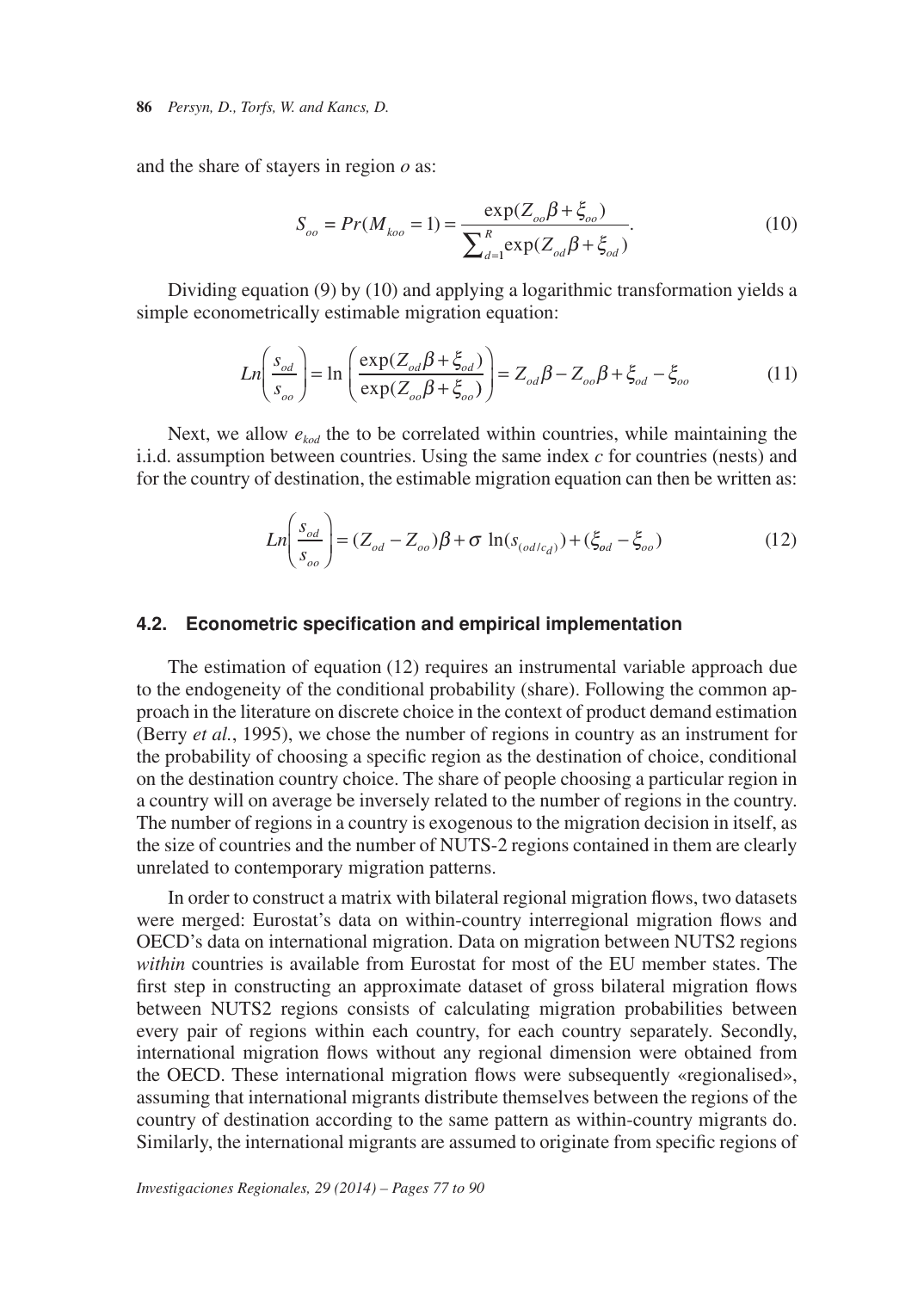origin in the source country in the same proportions as the within-country migrants originate from different regions in the source country. Obviously, this approach is an approximation, and will introduce errors, if the true distribution of international migrants differs significantly from the observed distribution of within-country migrants.

*Explanatory variables*. In line with the underlying conceptual framework, we measure the indirect utility for living in region *d* for an individual from region *o*,  $V_{kod} = Z_{od}\beta + \xi_{od} + e_{kod}$  by the expected real income in destination region *d*, net of migration costs for migrating between *o* and *d*. We approximate the real expected

income in region *r* by *income*  $W(r) \cdot (l - u(r))$  $P_r = \frac{W(r) \cdot (l - u(r))}{P(r)}$ , with the average local wage *W*(*r*),

the unemployment rate  $u(r)$ , and the local consumer price index  $P(r)$ . The migration costs are approximated by a log-linear function of the great circle distance between the geographic centre of the origin and destination NUTS-2 region. A dummy variable  $I(intl_{od})$  for international migration equals 1 in case region  $o$  and  $d$  are located in different countries. The empirical specification of the estimation equation then becomes

$$
\ln\left(\frac{s_{od}}{s_{oo}}\right) = \beta_1 \ln(income_o) + \beta_2 \ln(income_d) + \beta_3 \ln(distance_{od}) ++ \beta_4 I(intl_{od}) + \beta_5 \ln(s_{(od|\epsilon_d)} + (\xi_{od} - \xi_{oo}).
$$
\n(13)

analysis, as this year has the best data coverage<sup>3</sup>. Although, according to the under-The data on wages, the unemployment rate and consumer price index (CPI) were taken from the Eurostat regional databases. The year 2004 was chosen to perform the lying conceptual framework, coefficients  $\beta_1$  and  $\beta_2$  should be of opposite sign and of equal size, we follow Kancs (2011) and do not impose this restriction in our empirical application. We report the empirical results for specifications including a log-linear distance term to estimate the elasticity of migration with respect to distance. In the simulations using RHOMOLO, however, in order to obtain results which are as realistic as possible a fifth-order polynomial in log-distance will be used to capture non-linearities in the response of migration to distance. We omit these results here.

#### **4.3. Empirical results**

Using the imputed interregional migration flows, equations (11) and (12) were subsequently estimated.

 Column (I) of Table 1 shows the results of estimating equation (11) using the OLS estimator. Column (II) reports the instrumental variables estimation described above for equation (12). The estimated effect of income in the destination region

<sup>&</sup>lt;sup>3</sup> Choosing a different year does not materially affect the results.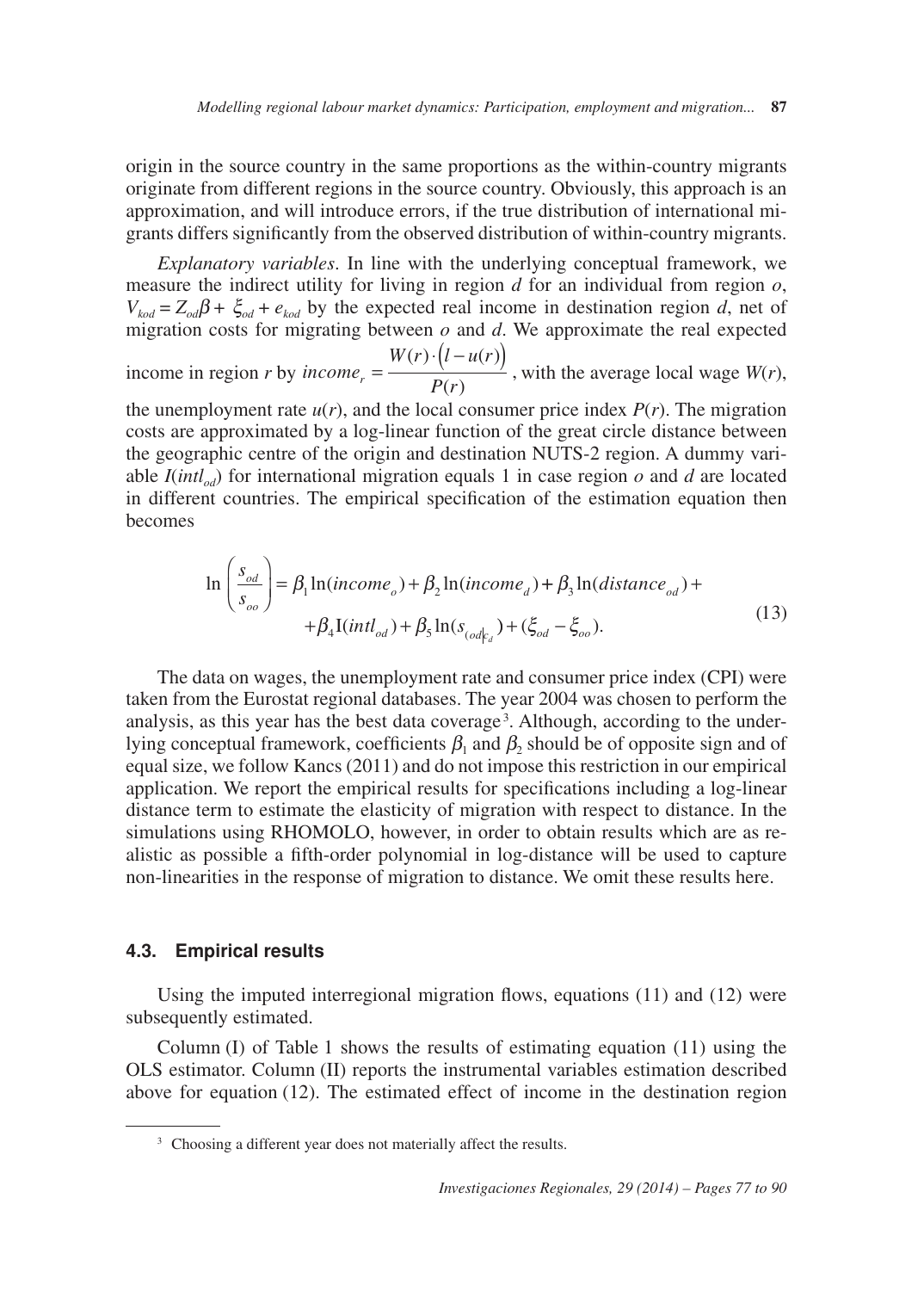decreases and the elasticity of distance increases when taking into account the endogeneity of the conditional probability, but overall the results of OLS and IV are rather similar. The size of the effect of the international migration dummy  $I(intl_{od})$  is remarkable, emphasising the importance of international borders (often corresponding to important cultural and language barriers) on labour mobility. One important point is that the coefficient on the conditional share implies an estimate of  $\sigma$ , the measure of within-country correlation in taste has the opposite sign and is outside of the theoretically consistence range between 0 and 1. In this light, and because the difference between the OLS and IV estimates are quite close, we opted to use the OLS estimates in the simulation analysis.

|                  | (I)         | (II)         | (III)        |
|------------------|-------------|--------------|--------------|
| lnexpto          | $0.840***$  | $0.855***$   | $0.758***$   |
|                  | (0.0236)    | (0.0234)     | (0.0275)     |
| lnexpfrom        | $-0.465***$ | $-0.461***$  | $-0.488$ *** |
|                  | (0.0197)    | (0.0196)     | (0.0243)     |
| logdist          | $-1.724***$ | $-1.696***$  | $-1.877***$  |
|                  | (0.0202)    | (0.0202)     | (0.0330)     |
| lncondshareto    |             | $0.228***$   | $-1.221***$  |
|                  |             | (0.0172)     | (0.0423)     |
| _cons            | $-4.163***$ | $-3.902$ *** | $-5.563***$  |
|                  | (0.292)     | (0.291)      | (0.426)      |
| $\boldsymbol{N}$ | 14485       | 14485        | 14485        |

**Table 1.** Estimation results

Being rooted in the discrete choice theory, the estimated migration model allows us to infer the structural parameters governing the individual behaviour from observable aggregate migration flows. An important advantage of this approach is that when assessing the effects of policy simulations —to which we turn in the next section the predicted migration flows will obey key macro-accounting rules. In particular, the predicted increase in migration inflow resulting from an increasing attractiveness of regions must imply an equal increase in outgoing migration from other regions, such that the total EU population is unaffected by migration internal to the EU. Such properties do not hold when modelling migration flows in an ad-hoc way, or as a Poisson process (for a discussion, see Schmidheiny and Brülhart, 2011).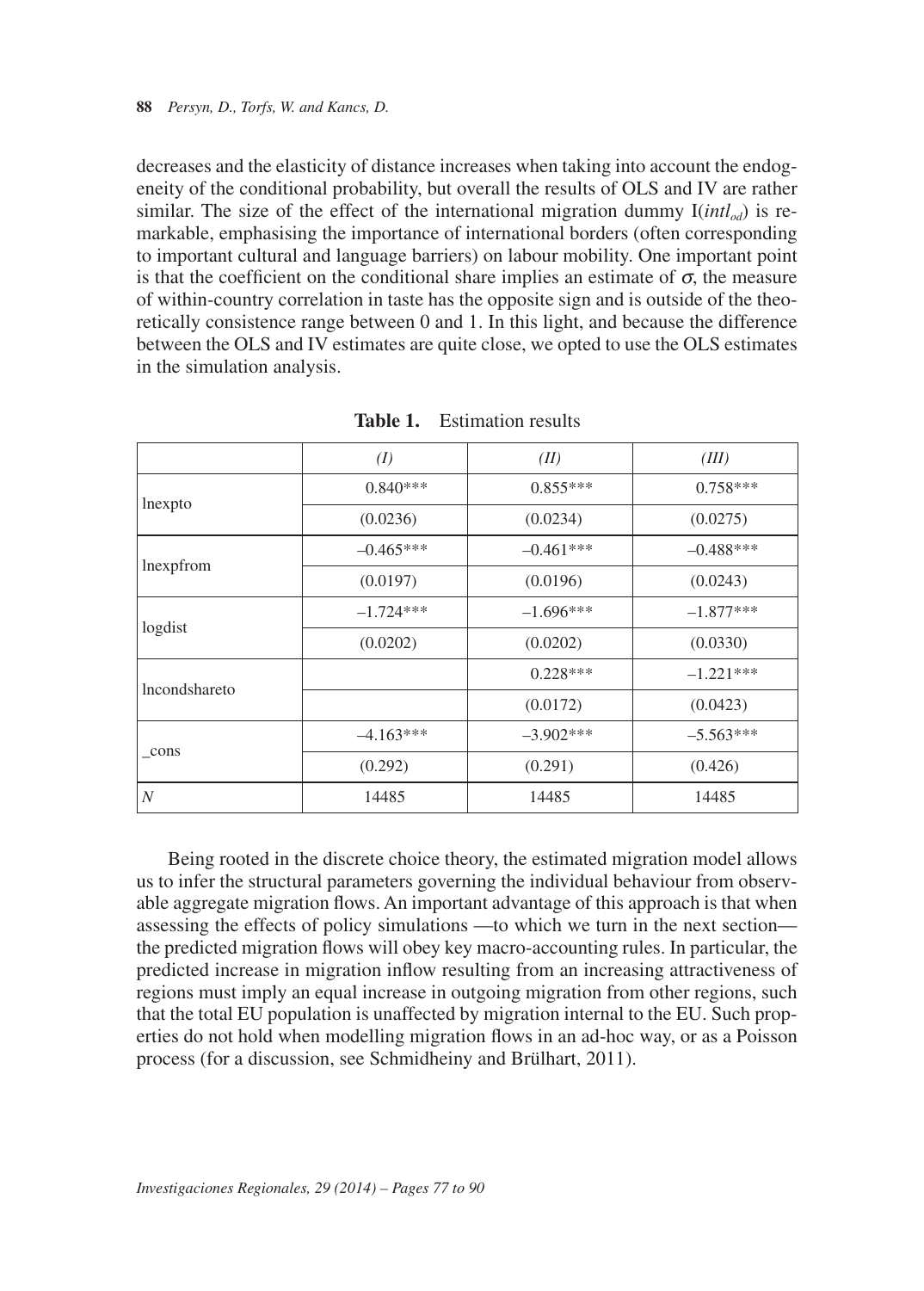# **5. Conclusions**

This paper describes how regional labour market adjustments to macro-economic and policy shocks through participation, employment and migration decisions of workers are modelled in RHOMOLO, a spatial CGE model. Being a multi-sectoral, inter-regional general equilibrium model, RHOMOLO is complex both in terms of its dimensionality and the modelling of spatial interactions through trade flows and factor mobility. The modelling of the labour market is therefore constrained by the tractability and computational solvability of the model. The labour market module consists of individual labour participation decisions, both at the extensive (to participate or not) and the intensive margin (hours of work). Unemployment is determined through a wage curve. Inter-regional labour migration is modelled in a discrete-choice framework with backward-looking expectations, for which migration elasticities have been estimated econometrically.

# **References**

- Baas, T.; Brücker, H.; Hauptmann, A., and Jahn, E. J. (2007): «The macroeconomic consequences of labour mobility», *Institute for Employment Research, Deliverable*, 4.
- Bargain, O.; Orsini, C., and Peichl, A. (2014): «Comparing Labor Supply Elasticities in Europe and the US: New Results», *Journal of Human Resources*, 49 (2), Forthcoming.
- Berry, S. (1994): «Estimating discrete-choice models of product differentiation», *The RAND Journal of Economics*, pp. 242-262.
- Berry, S.; Levinsohn, J., and Pakes, A. (1995): «Automobile prices in market equilibrium», *Econometrica: Journal of the Econometric Society*, pp. 841-890.
- Blanchard, O. J., and Katz, L. F. (1992): «Regional evolutions», *Brookings Papers on Economic Activity*, 23 (1), 1-76.
- Blanchflower, D. G. (1994): *The wage curve*, MIT press.
- Blanchflower, D., and Oswald, A. J. (1995): «An introduction to the wage curve», *Journal of Economic Perspectives*, 9 (3), 153-167.
- Boeters, S., and Savard, L. (2012): *The Labour Market in CGE Models*. CPB Discussion Paper 201, CPB Netherlands Bureau for Economic Policy Analysis.
- Boeters, S., and van Leeuwen, N. (2010): *A labour market extension for WorldScan; modelling labour supply, wage bargaining and unemployment in a CGE framework*. Tech. rep., CPB Netherlands Bureau for Economic Policy Analysis.
- Böhringer, C.; Rutherford, T. F., and Wiegard, W. (2003): «Computable general equilibrium analysis: Opening a black box», *ZEW, Discussion Paper*, 03-56.
- Brandsma, A.; Kancs, D., and Persyn, D. (2013): *Modelling Migration and Regional Labour Markets: An Application of the New Economic Geography Model RHOMOLO*. IPTS Working Paper Series JRC80825, European Commission, DG Joint Research Centre.
- Card, D. E. (1995): «The wage curve: a review», *Journal of Economic Literature*, 33 (2), 285 299.
- Decressin, J., and Fatás, A. (1995): «Regional labor market dynamics in Europe», *European Economic Review*, 39 (9), 1627-1655.
- European Commission (2012): *Labour Market Developments in Europe 2012*. European Economy 2012/05, Directorate-General for Economic and Financial Affairs, European Commission.